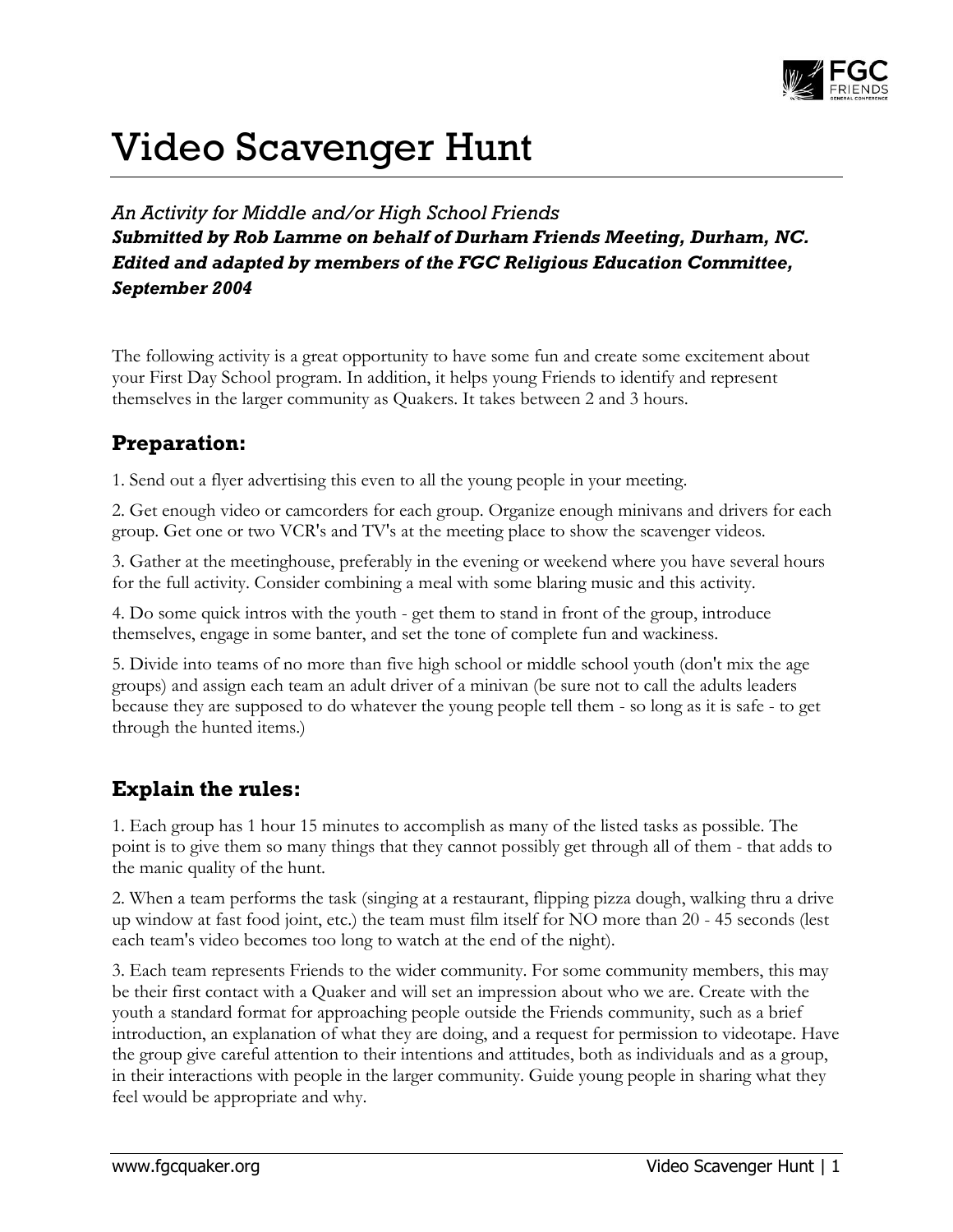

4. All participants must follow safety procedures, such as wearing seat belts, etc. The adults follow the lead of the young people in terms of where to go and how to do the scavenger hunt.

5. Groups must stay within specified boundaries of town (best to do it in a place with some pedestrians) but not such a small area that the teams keep running into each other.

6. Points are awarded for degree of difficulty – i.e., getting on the radio and using the word "Quaker" - 100 points, getting fire safety tips at a local firehouse - 10 points, etc.

7. As you will see, many but not all of the tasks have Quaker themes - singing "'Tis a gift to be simple," etc. Add your own items to the list as needed.

## **Do the Scavenger Hunt and Return Home:**

1. Send the teams on the hunt, each with a video camera, videotape, and the list of activities to record.

2. When the groups come back, collect the cameras and tapes and begin setting up the videos. Each group can set up their own, or an adult or two can be assigned to do this while the youth engage in another activity. Because setting up takes considerable time, make sure to have two VCRs and TVs ready so that while one is running the other is being set up.

3. While the machines are being set up, play some games or other icebreakers. Here are two activity suggestions. Remember to have teams clean up afterward:

a) Trying to Blow Bubbles – Give everyone 5 or so saltine-type crackers and a stick of bubble gum. Tell everyone that they must eat all their crackers, then, as quickly as possible, chew the bubble gum and blow a bubble. Give the winner a bowling trophy from a second hand shop, or similar prize. You might want some water on hand to sooth dry throats and be sure that the activity is done outdoors or where cracker crumbs can be easily cleaned up.

b) Gum Architecture - Get a REALLY big bucket of cheap bubble gum (like from a discount store). Give handfuls of gum to each team along with a 2'x2' piece of cardboard. Give them 10 minutes to build the best structure they can out of chewed gum. A very messy activity, but funny.

- 4. Start watching the videos.
- 5. If you have technical problems, use this as an opportunity for an ice cream break.

6. The video piece takes about an hour. At the end, process the activity. Have groups share their experiences. Ask these or similar questions:

- What were people's reactions to you?
- How did you react to them?
- In what ways did you approach them in a 'Friendly' manner?
- How might this have been different, if at all, from how other youth might approach people on the street?
- What do you think these people learned about Quakers?
- What did you learn from the activity?

7. Take lots of still pictures for later activities.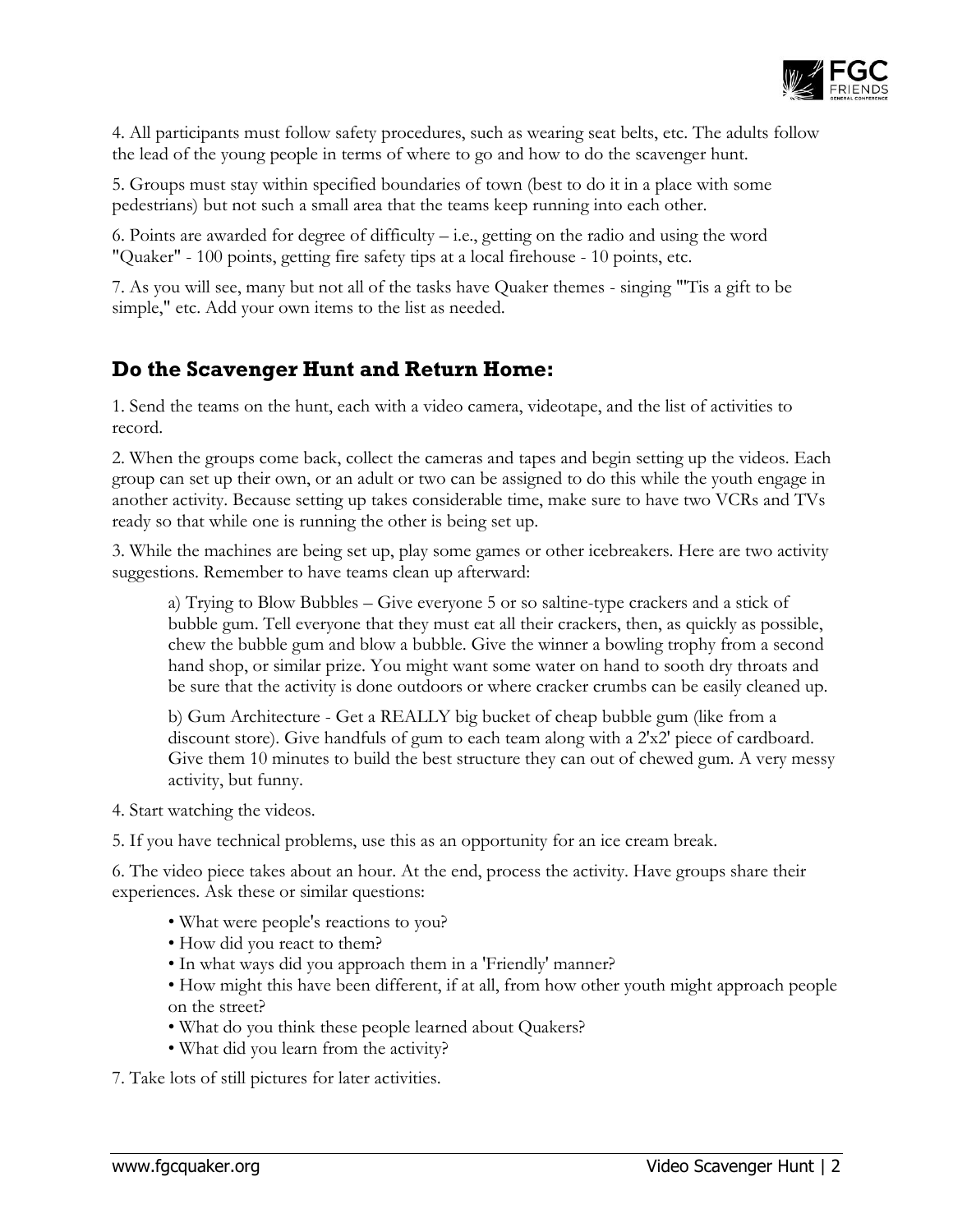

8. Award the winning team a bowling trophy from a second hand store. Consider some "booby" prizes for the remaining teams, so that everyone gets a prize.

#### **Some Keys**

Minivans are the best vehicles to use, so recruit parents who have them. Find a leader who is somewhat "out of his/her mind crazy." That will set the tone for the kids and they will follow the lead for having a great deal of fun. Have the music cranking when the kids come to the meetinghouse. This, again, sets the tone. Make sure the adults understand the safety procedures AND that they are NOT to lead the teams - just drive them around. In other words, the young people make decisions about what to do, where to go, when to move, etc. Assign an adult to take still pictures. You can then send them out via email later for the kids to see and distribute among themselves. This helps create an "e-word of mouth" about the program. If it is possible, you could also take the videos and have someone edit them down and show them at another activity, for example to the rest of the meeting.